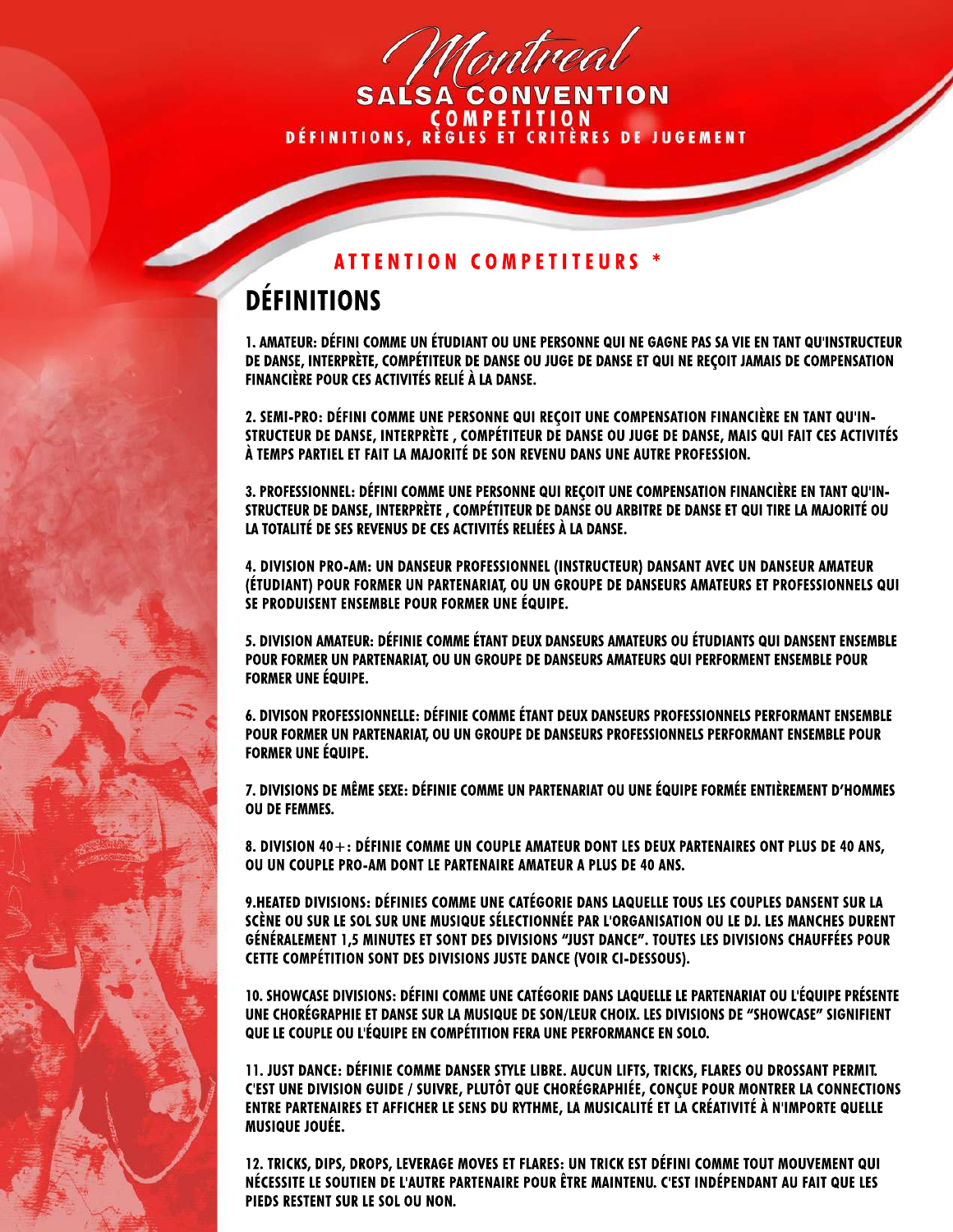Montreal

**COMPETITION DEFINITIONS, RULES & JUDGING CRITERIA** 

## **RÈGLES:**

**A. LES PARTENARIATS DANS TOUTES LES DIVISIONS DE SHOWCASE SERONT DÉSIGNÉS COMME UN PARTENAIRE MASCULIN ET UN PARTENAIRE FÉMININ, À MOINS QU'ILS NE SOIENT SPÉCIFIQUEMENT DÉSIGNÉS COMME UNE DIVISION DE MÊME SEXE.**

**B. TEMPS POUR LES SHOWCASES: TOUTES LES ROUTINES SHOWCASE (PROAM, AMATEUR OU PROFESSIONNEL) NE DOIVENT PAS DURER MOINS DE 1,5 MINUTE ET PAS PLUS DE 2,5 MINUTES. CELA INCLUT L'ENTRÉE FACULTATIVE ET / OU LA MUSIQUE DE SORTIE. CES LIMITES DE TEMPS S'APPLIQUENT À TOUTES LES ROUTINES SHOWCASE DANS TOUS LES STYLES DE DANSE. LES COUPLES N'AURONT PAS PLUS DE 20 SECONDES POUR SE METTRE EN PLACE POUR LA PERFORMANCE. TOUTE CHORÉGRAPHIE AVANT LE DÉBUT DE LA MUSIQUE SERA PRISE EN COMPTE POUR LE TEMPS DE LA PERFORMANCE. DE MÊME, LES DANSEURS AURONT UN MAXIMUM DE 20 SECONDES À LA FIN DE LA REPRÉSENTATION POUR QUITTER LE SOL.**

**C. LES ACCESSOIRES NE SONT PAS AUTORISÉS.**

**D. DIVISIONS D'ÉQUIPE: PEUT UTILISER DES LIFTS ET OVERHEADS. LES ROUTINES DOIVENT ÊTRE 50% SALSA/BACHATA. LES ÉQUIPES D'AMATEURS DOIVENT ÊTRE COMPOSÉES DE DANSEURS UNIQUEMENT AMATEURS OU ÉTUDIANTS. LES ÉQUIPES PRO AM PEUVENT AVOIR UN MAXIMUM DE 50% DE PROFESSIONNELS.**

**E. FORMAT MUSICAL: MUSIQUE POUR TOUTES LES PERFORMANCES SHOWCASES À FOURNIR EN FORMAT CD. LA MUSIQUE SERA SOUMISE(VOIR L'HORAIRE) ET L'ORDRE DE LA COMPETITION SERA ÉTABLI AU MOMENT DE VOTRE APPEL AUX COULISSES. S'IL VOUS PLAÎT VOIR NOTRE PAGE D'INFORMATION CONCERNANT LA MUSIQUE EN CLIQUANT SUR LES DIRECTIVES DE CD DE MUSIQUE COMME ÉCRIT CI-DESSUS.**

**F. TRICKS, DIPS, DROPS, LEVERAGE MOVES ET FLARES: UN TRICK EST DÉFINI COMME TOUT MOUVEMENT QUI NÉCESSITE LE SOUTIEN DE L'AUTRE PARTENAIRE À MAINTENIR. C'EST INDÉPENDAMMENT DU FAIT QUE LES PIEDS RESTENT SUR LE SOL OU NON.**

**G. TOURS MULTIPLES/CONTINU: LES CONCURRENTS ONT DROIT À UN MAXIMUM DE 8 BARS / 32 TEMPS / 4 COMPTES DE 8 POUR LES TOURS CONTINUS. PLUS QUE CELA ENTRAÎNERA UNE PÉNALITÉ DE 10% SUR LA NOTE FINAL.**

**H. COSTUMES: LES COSTUMES NE SONT PAS OBLIGATOIRES, MAIS SONT FORTEMENT RECOMMANDÉS. TOUS LES COSTUMES DOIVENT ÊTRE DE BON GOÛT AVEC TOUTES LES PARTIES PRIVÉES RECOUVERTES DE MATÉRIAUX NON TRANSPARENTS.**